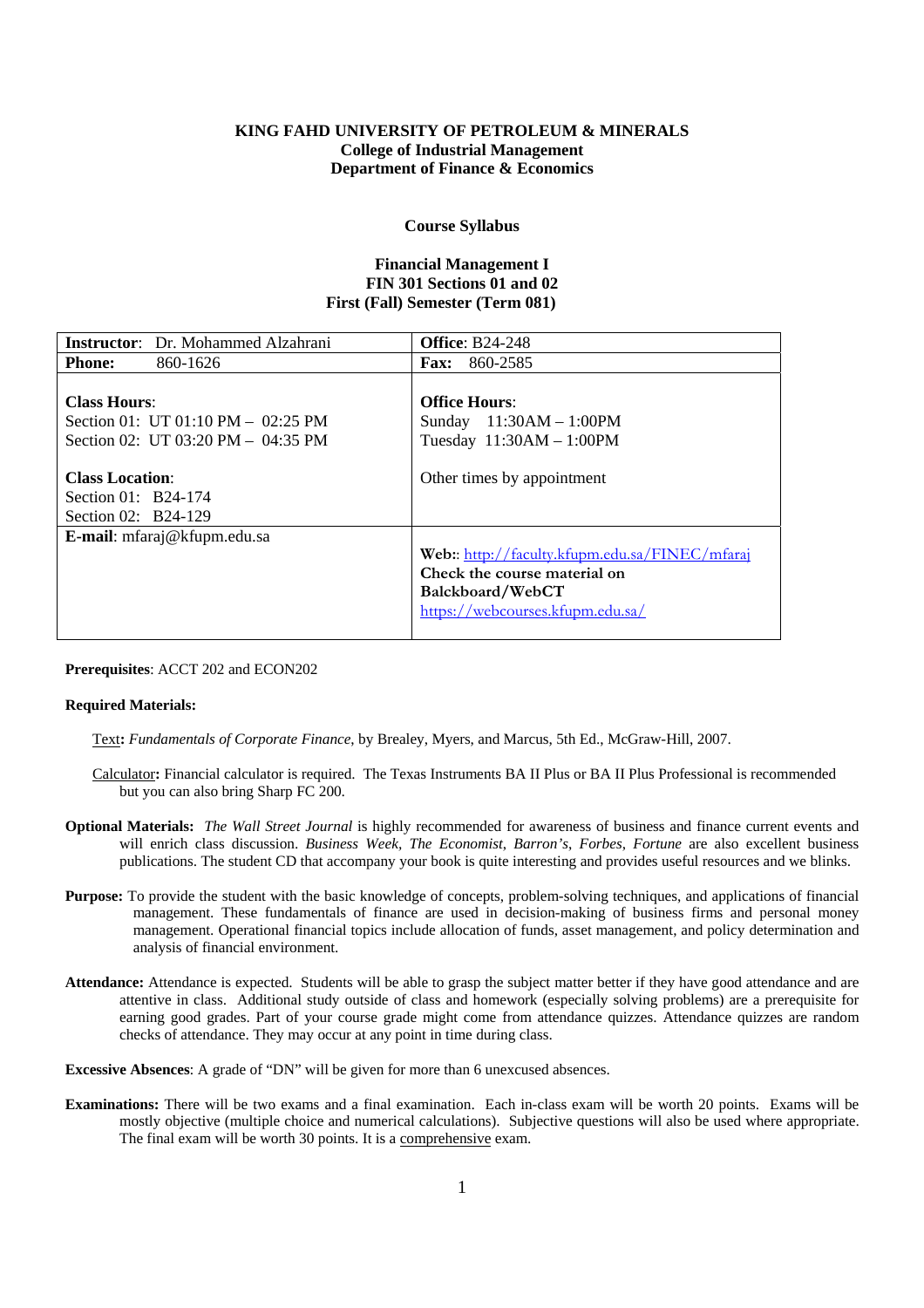SPECIAL NOTE: Examinations are the property of the Finance Department. You will receive a grade of zero on the exam if you do not return the exam after reviewing your grade or if you leave the classroom with the exam at any time.

Exams will be announced at least a week in advance, but a tentative schedule is attached. More information will be given about exams as they approach, however, you may not use cell phones, pagers, PDAs, or other multifunction devices as calculators during the exams or quizzes. In addition, you may not share calculators for exams or quizzes. No Exceptions!!.

Students must bring their Student Identification Card, scantron sheet; number two pencil, and financial calculator. You will be provided a formula sheet for the semester. This formulae sheet will be attached to every exam you will have in this class. The formula sheet will be collected with the exam.

### **Make-Up Exams:**

No make-up exams will be given – even for illness or any other absence. If you miss any exam(s), the final will count 50 points maximum.

- **Quizzes and Homework:** 3 quizzes will be given during the semester for a total of 10 points. The quizzes will focus on the material since the last quiz/exam and will be based primarily on assigned homework. It is advisable for you to do all the homework assignments. Homework may not be collected or graded. You are welcome to ask questions about homework in class after you have made a sincere effort to do the assignment. Quizzes may not be made up under any circumstances. Quizzes are graded on a 'one-less-than-given' basis. That is, you miss one quiz, it is still possible to get all the quiz points
- **Extra Credit**: The instructor reserves the right to assign extra credit work whenever needed. Just do not ask for one.
- **Grades**: Final grades will be based on a 100 point total.

| In-Class Exams $(2)$                             | 40         |
|--------------------------------------------------|------------|
| Final Exam                                       | 35         |
| Best 2 Ouizzes                                   | 10         |
| Attendance, Participation, and other assignments | <u> 15</u> |
| <b>Total Points</b>                              | 100        |

Class average on exams will be adjusted UP to 70% if necessary (no downward adjustments).

**Drop Policy**: The official university policy will be followed. Be aware of these dates:

Tuesday, Oct. 21, last day to drop the course with no record

Tuesday, Nov.18, last day to drop the course with an automatic "W"

# **Academic Dishonesty and Misconduct**: The university policy will be followed. Cheating will not be tolerated.

## **Additional Policies**:

- Exam scores or grades will not be given out over the phone.
- Cell phones, pagers and other electronic devices must be turned off during the class. Repeated interruption from these items will run the risk of dismissing the student from the class or the items being confiscated.
- Class will begin on time. If you are late, make every effort to minimize disruption to other students.
- You are responsible for all material presented in class. If you miss any material because of absence or tardiness, you should ask another student for notes.
- Office hours are specifically for the purpose of addressing questions and problems related to class and are reserved for students. Times other than posted for office hours are by appointment, but are available.